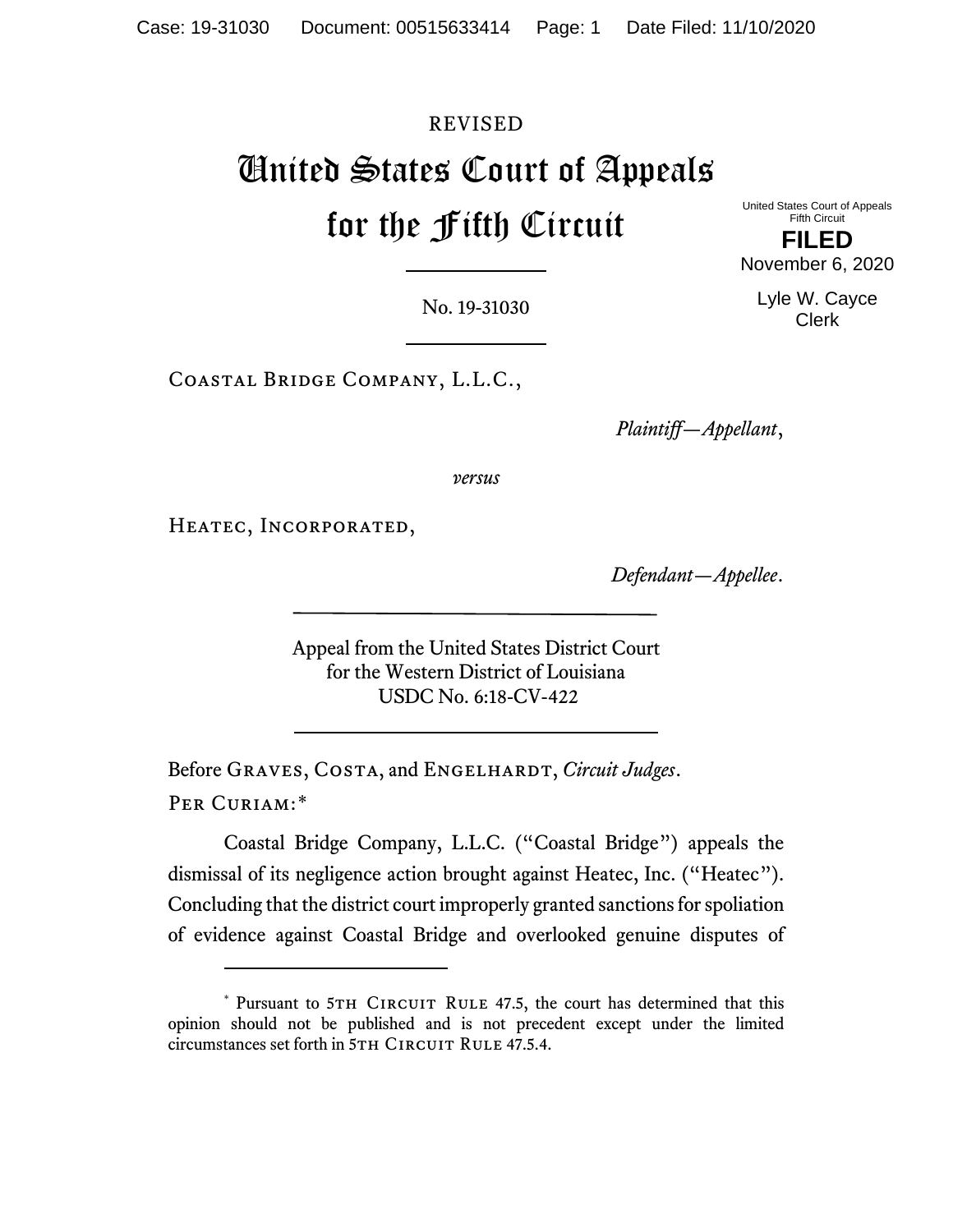material fact in entering summary judgment for Heatec, we reverse and remand for further proceedings.

I.

A fire involving an industrial Heatec heater occurred at Coastal Bridge's asphalt plant. The morning of the fire, a power surge knocked the heater offline. Coastal Bridge reset the breaker and replaced two blown fuses. While attempting to restart the heater, Coastal Bridge received a low media differential pressure reading on the control panel indicating that thermal oil was not flowing properly.

In response to the alarm, Coastal Bridge's foreman and heater operator, Nathan Brossett ("Brossett"), called Heatec's customer service department for help troubleshooting the problem. The fire started while Brossett was on the phone with Larry Weldon ("Weldon"), a Heatec service technician. During the course of the telephone conversation, Weldon made certain inquiries concerning the nature of the problems that Coastal Bridge was having with the heater. Brossett related to Weldon what had occurred that morning, including the power surge. Weldon instructed Brossett to operate one of the heater's purge valves, and while Brossett was on the phone with Weldon and operating the valve as instructed, a fire started that engulfed the heater and surrounding area. Brossett and three co-workers saw the fire originate, but were unharmed.

After the fire, Coastal Bridge conducted a preliminary inspection of the area where the fire occurred to obtain background information for insurance adjustment purposes. That same day, Coastal Bridge's risk manager and safety director recorded audio statements from the four employees present at the scene where the fire occurred.

Two days after the fire, Coastal Bridge's expert witness, engineer Andrew Lynch ("Lynch"), arrived at the plant to investigate the fire,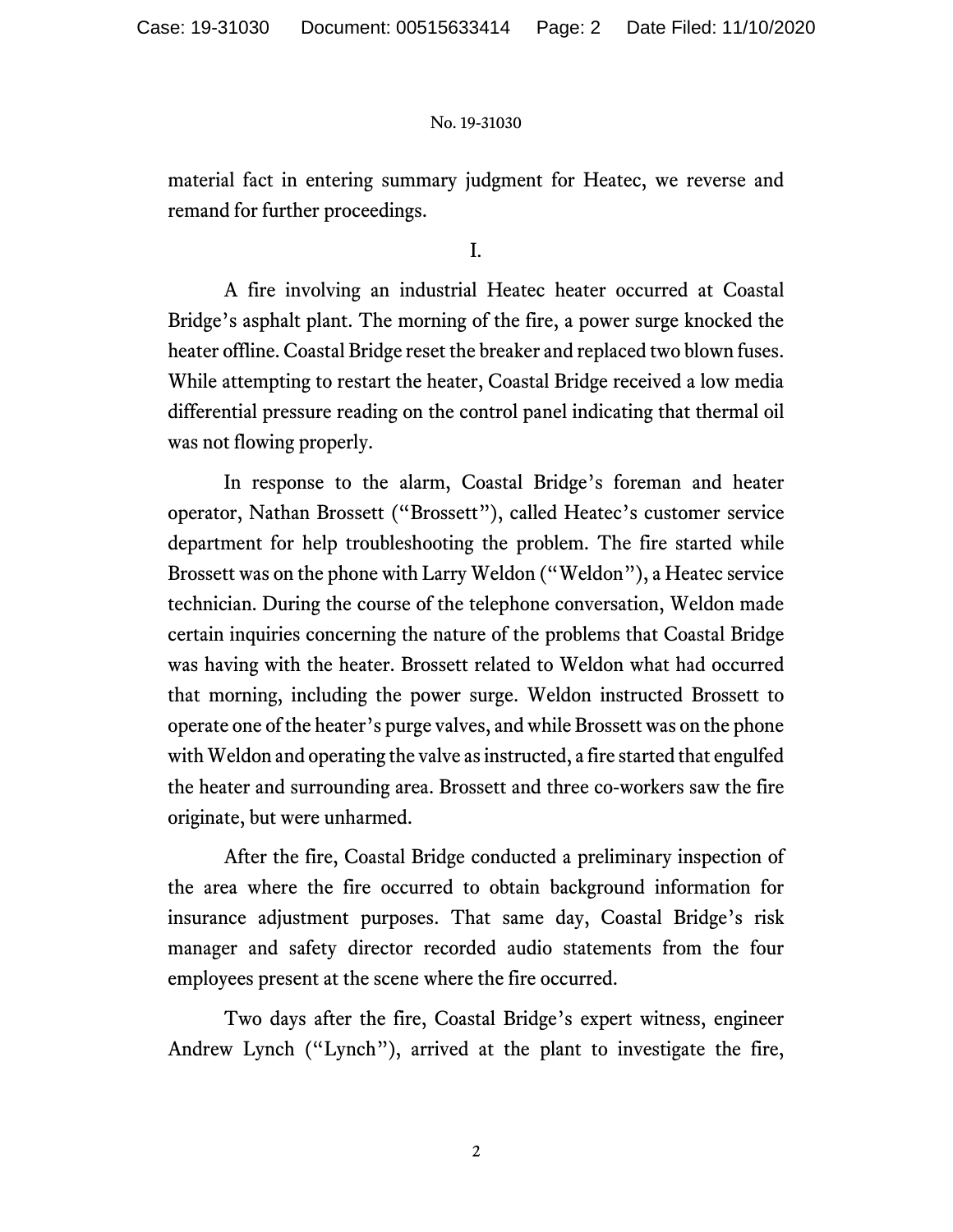examine the scene, and interview the employees. The fire shut down the entire plant, and in an effort to mitigate damages, Coastal Bridge ordered a temporary heater. Lynch recommended that the entire heater skid be removed from the plant's piping system and set aside for a subsequent joint inspection with Heatec. The damaged heater was moved until the joint inspection with Heatec.

Heatec had immediate notice of the fire while on the phone with Coastal Bridge, and was given formal notice of the fire one month later. After receiving the formal notice, Heatec's counsel called to discuss the fire and make arrangements for the joint inspection to occur three weeks later. Counsel for Heatec, Heatec's cause-of-origin expert, and other representatives attended the joint inspection at the plant. They tested, photographed, and inspected the heater.

Coastal Bridge filed a negligence case against Heatec seeking recovery of damages related to the fire in March 2018, alleging that the Heatec service technician's troubleshooting advice caused the fire. After completion of discovery, Heatec filed a *Daubert* motion to exclude Lynch (Coastal Bridge's expert), a motion for summary judgment, and a motion for sanctions for spoliation of evidence.

The district court held a hearing on the motions and issued an oral ruling deciding all three motions from the bench. The court dismissed all of Coastal Bridge's claims with prejudice. In doing so, it granted Heatec's summary-judgment motion and its motion for sanctions for spoliation of evidence, and it granted in part Heatec's motion to exclude Coastal Bridge's expert.<sup>[1](#page-2-0)</sup> The next day, the court entered a two-page final judgment giving limited insight into its findings. Coastal Bridge timely filed an appeal, arguing

<span id="page-2-0"></span><sup>1</sup> Coastal Bridge does not challenge the *Daubert* motion on appeal.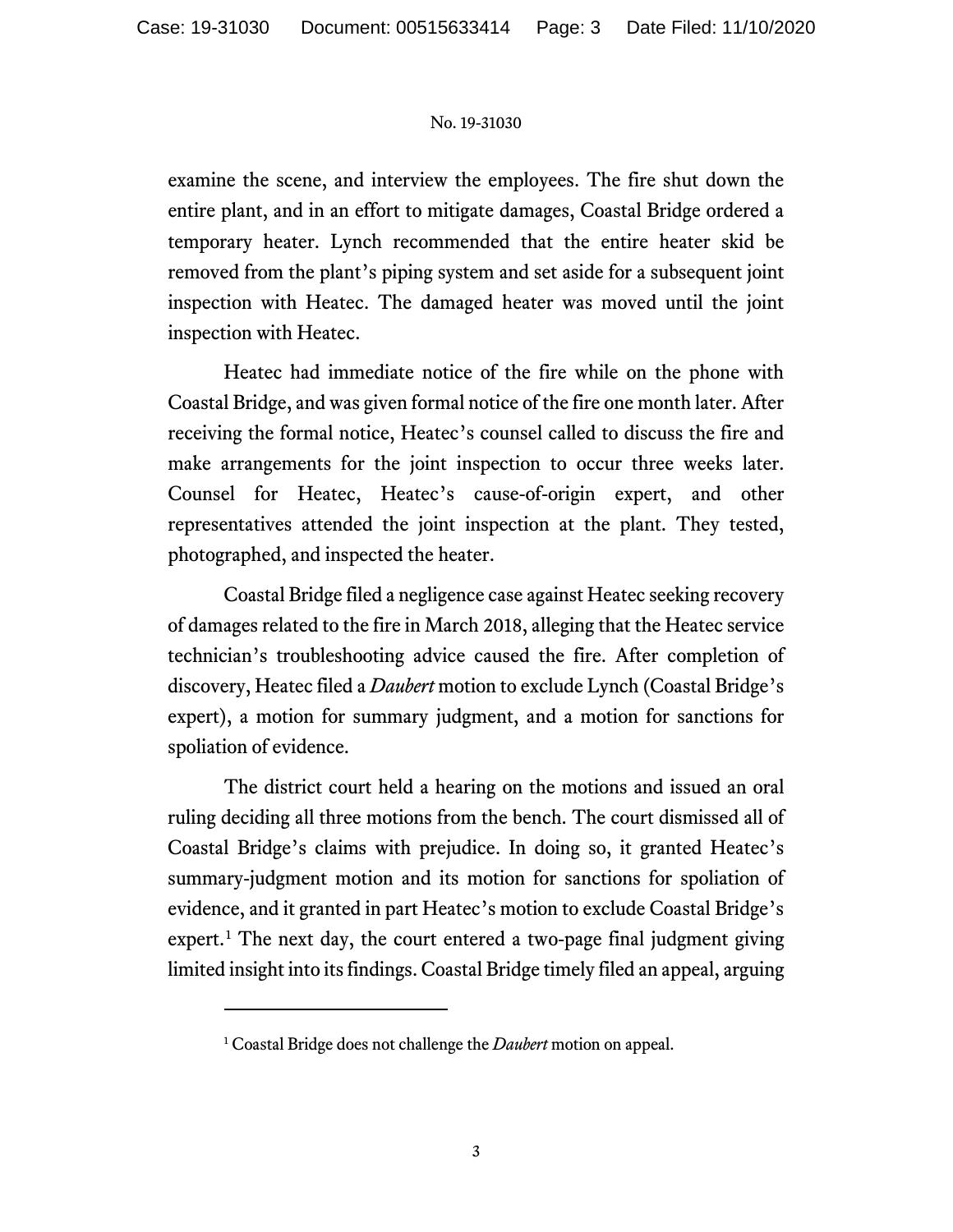that the district court erred by ignoring genuine disputes of material fact in Heatec's motion for summary judgment and erred in granting Heatec's motion for sanctions for spoliation of evidence.

II.

In its motion for summary judgment, Heatec argues it is entitled to summary judgment for two main reasons: First, that Coastal Bridge was the improper party to bring suit, and that the "real party in interest" is the insurance company. And second, that Coastal Bridge cannot establish the essential elements of its negligence claim. The district court granted summary judgment because it found: (1) Coastal Bridge spoliated evidence by delaying notification of Heatec of the fire, which deprived Heatec of an opportunity to inspect the scene and the heater and, thus, of an opportunity to present a defense; (2) Coastal Bridge failed to carry its burden of showing causation because it didn't eliminate other potential causes; and (3) the Heatec service tech acted within the scope of his duty  $-$  i.e., he had a duty of reasonable care and satisfied that duty because causing a fire was not reasonably foreseeable to him.

On appeal, Coastal Bridge argues that the district court ignored evidence in the record that directly contradicts its basis for granting the motion for summary judgment. Specifically, the district court ignored genuine disputes of material facts involving: (1) whether the pipes moved during the phone call with the technician and where the fire escaped; (2) whether Coastal Bridge spoliated evidence; (3) whether Coastal Bridge could prove fire causation; and (4) whether Heatec breached its duty of reasonable care in troubleshooting the heater.

In response, Heatec argues the district court's decision should be affirmed. Heatec notes that Coastal Bridge leaves the *Daubert* decision untouched. Heatec acknowledges that the *Daubert* ruling eliminated Lynch as an expert on "servicing of heaters," but fails to acknowledge that the court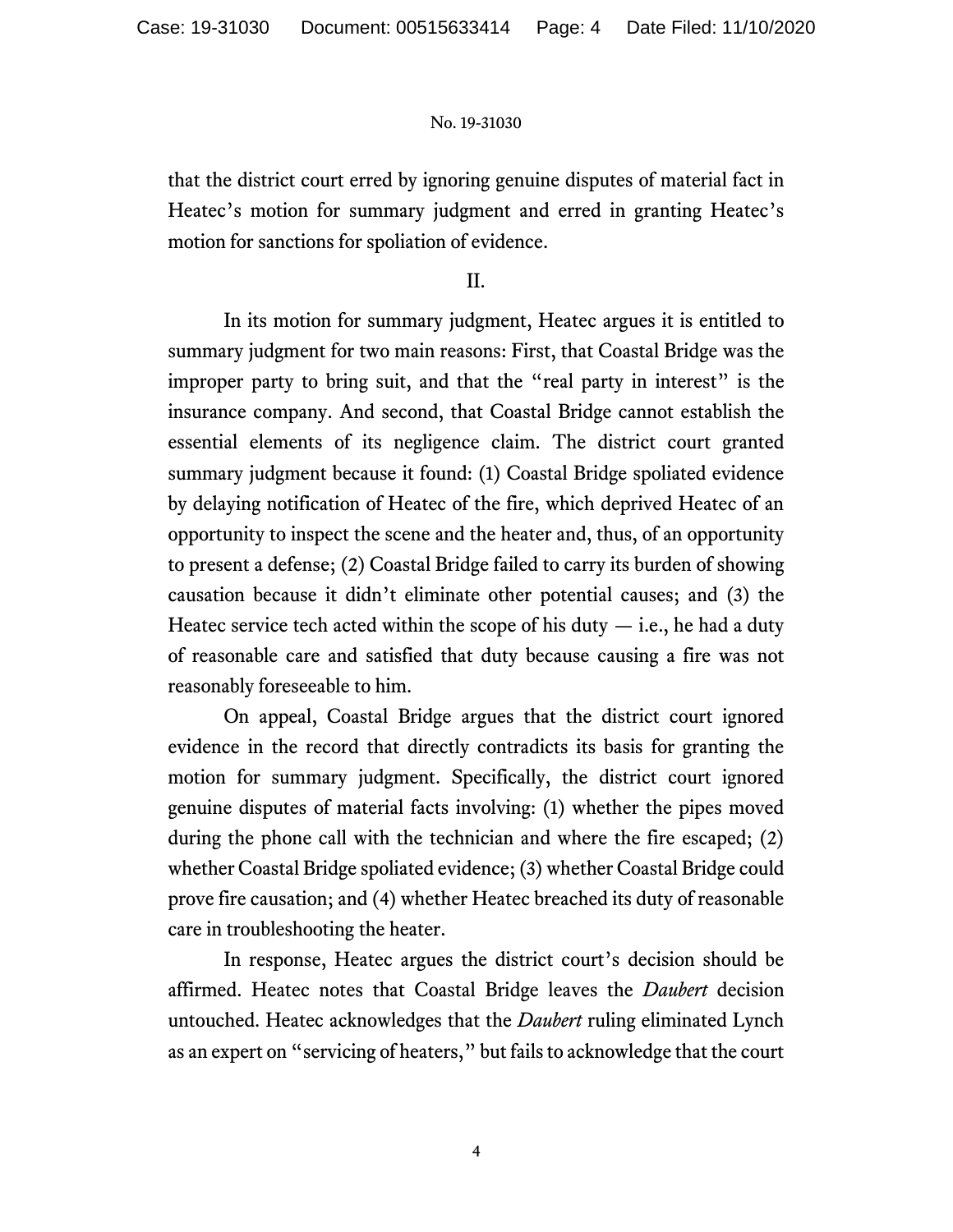upheld him as an expert "regarding fire cause and origin within the heater system itself." This distinction is significant. Further, Heatec argues that because the heater's pumps were replaced prior to the inspection, it was prejudiced and "deprived of the opportunity to even examine the very parts of the heater Coastal Bridge claims played a role in the fire."

We review the motion for summary judgment de novo, and we apply the same standard as the district court, viewing the evidence in the light most favorable to the nonmovant. *First Am. Title Ins. Co. v. Continental Cas. Co*., 709 F.3d 1170, 1173 (5th Cir. 2013). Summary judgment is appropriate where "there is no genuine dispute as to any material fact and the movant is entitled to judgment as a matter of law." FED.R.CIV. P. 56(a). Courts do not disfavor summary judgment, but, rather, look upon it as an important process through which parties can obtain a "just, speedy and inexpensive determination of every action." *Celotex Corp. v. Catrett*, 477 U.S. 317, 327 (1986). A party asserting that there is no genuine dispute as to any material fact must support its assertion by citing to particular parts of materials in the record. FED. R. CIV. P.  $56(c)(1)(A)$ .

# A.

Heatec argues that Coastal Bridge cannot establish the essential elements of its negligence claim.[2](#page-4-0) Pursuant to Louisiana Civil Code article

<span id="page-4-0"></span><sup>&</sup>lt;sup>2</sup> Heatec also asserted in its summary judgment motion that because Coastal Bridge has been compensated by its insurance company, its negligence claim should be dismissed as an improper party to the suit. This issue was not addressed by the district court, nor has it been raised on appeal. Coastal Bridge presented evidence that it had not been fully compensated in the form of a sworn statement in proof of loss. An insurer who pays a part of the loss is only partially subrogated to the rights of the insured. *See United States v. Aetna Casualty & Surety Co*., 338 U.S. 366, 381 (1949). When an insurer has paid part of the loss and is only partly subrogated to the rights of the insured, the respective rights of the parties parallel those when there has been a partial assignment. *Greenhill Petroleum Corp. v. Mike Hicks Tools & Serv., Inc.*, No. CIV. A. 92-3938, 1994 WL 495797, at \*2 (E.D. La. Sept. 6, 1994). Either the insured or the insurer may sue. *Id*. An insurance company, as a partial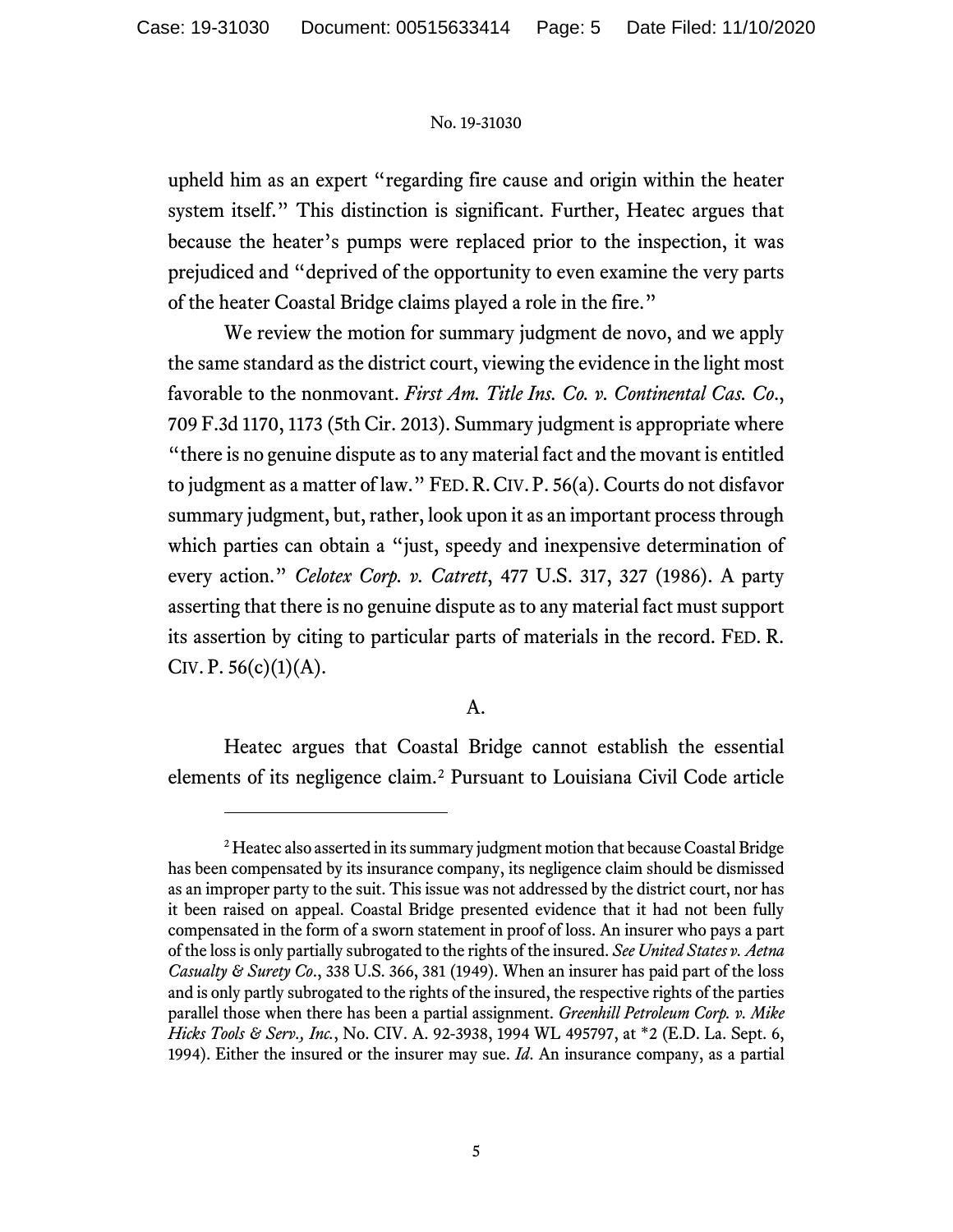2315, "[e]very act whatever of man that causes damage to another obliges him by whose fault it happened to repair it." To prove negligence under Louisiana law, a plaintiff must show: (1) the defendant had a duty to conform his conduct to a specific standard; (2) the defendant's conduct failed to conform to the appropriate standard; (3) the defendant's substandard conduct was a cause in fact of the plaintiff's injuries; (4) the defendant's substandard conduct was a legal cause of the plaintiff's injuries; and (5) actual damages. *Lemann v. Essen Lange Daiquiris, Inc*., 2005–1095 (La. 3/10/06); 923 So.2d 627.

Literally interpreted, a tortfeasor may be held liable under Article 2315 for any damage remotely caused by his or her fault. *Severn Place Assocs. v. Am. Bldg. Servs., Inc.*, 05-859 (La. App. 5 Cir. 4/11/06); 930 So.2d 125, 127. However, "[a]s a matter of policy, the courts, under the scope of duty element of the duty-risk analysis, have established limitations on the extent of damages for which a tortfeasor is liable." *Id*. (citations omitted).

Under Louisiana law, determining the scope of a duty is "ultimately a question of policy as to whether the particular risk falls within the scope of the duty." *Roberts v. Benoit*, 605 So.2d 1032, 1044 (La. 1991). There "must be an 'ease of association' between the rule of conduct, the risk of injury, and the loss sought to be recovered." *Severn*, 930 So.2d at 127 (citation omitted). That inquiry typically requires consideration of the facts of each case; therefore, "[a]lthough duty is a question of law, Louisiana courts do not grant summary judgment on the issue of duty where factual disputes exist or where

subrogee, need not be joined in an action by the insured, even if the alleged tortfeasor requests joinder. *Dudley v. Smith*, 504 F.2d 979, 983 (5th Cir. 1974). Moreover, Coastal Bridge expressly consented to and authorized XL Specialty to sue in its name pursuant to a Subrogation Receipt. As a result, though not argued on appeal, we find this argument is without merit.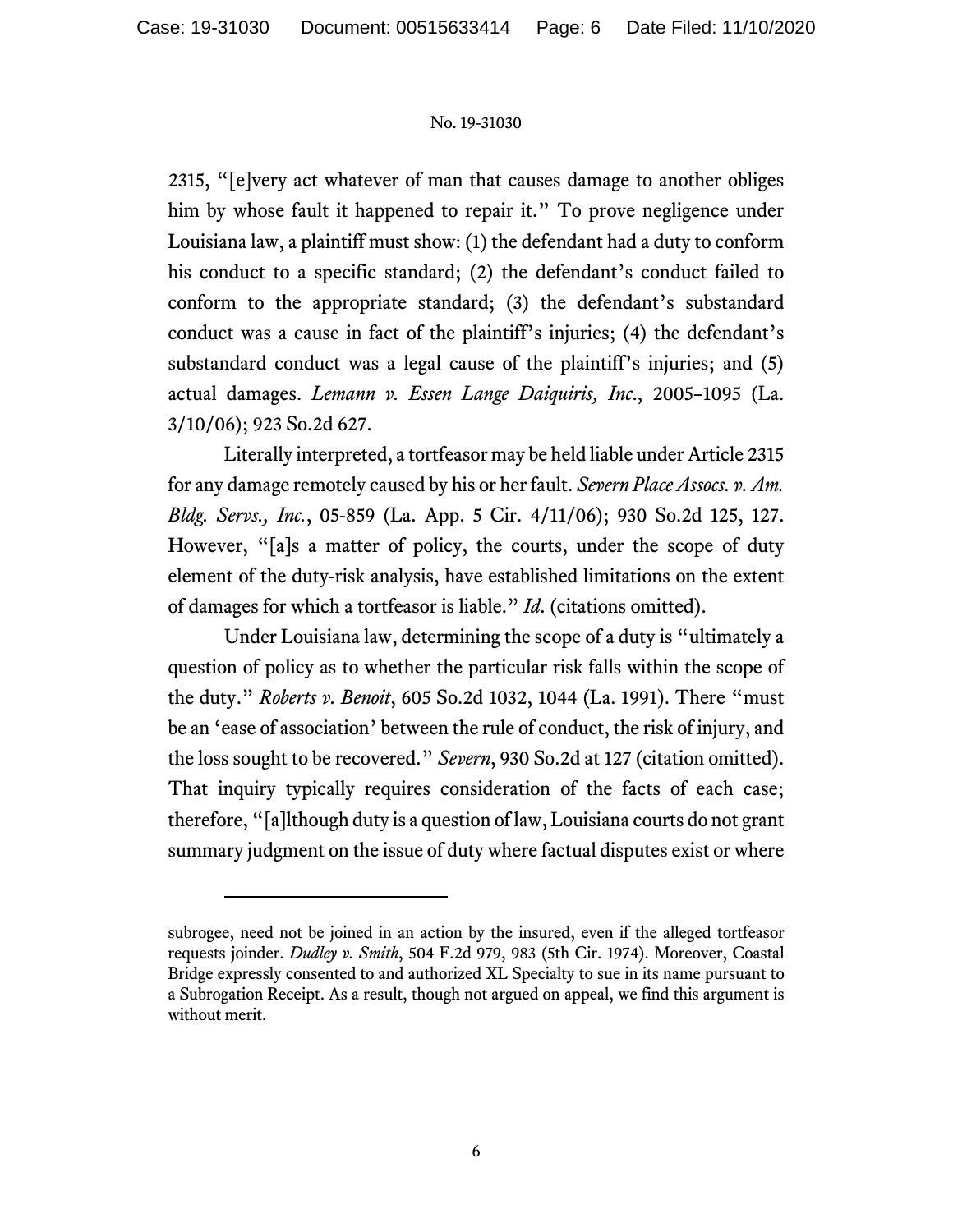credibility determinations are required." *Bass v. Superior Energy Servs., Inc.*, No. 13-5175, 2015 WL 460378, at \*10 (E.D. La. Feb. 3, 2015) (citing *Parish v. L.M. Daigle Oil Co., Inc*., 98-1716 (La. App. 3 Cir. 6/23/99); 742 So.2d 18, 10–11 (Summary judgment is proper only where no duty exists as a matter of law and no factual or credibility disputes exist); *Coates v. Nettles*, 563 So. 2d 1257, 1259 (La. App. 1st Cir. 1990) (Where there is no factual dispute which exists and no credibility determination required, the question of the existence of a duty is a legal question within the province of the trial judge).

It is not the court's function on a motion for summary judgment to resolve any genuine dispute of material fact or make determinations as to the credibility of witnesses, but instead the court must consider the facts presented and resolve all doubts in the light most favorable to the non-moving party. *See Williams v. Shell Oil Company*, 677 F.2d 506, 509 (5th Cir. 1982). The court has no duty to try or decide factual issues; its only duty is to determine whether or not there is an issue of fact to be tried. *Chappell v. Goltsman*, 186 F.2d 215 (5th Cir. 1950). In passing on such a motion, the court should not assess the probative value of any of the evidence. *Gross v. Southern Railroad Co.,* 414 F.2d 292, (5th Cir. 1968). If there is a genuine dispute of material fact which would cause a dispute to reasonably be resolved in favor of the party resisting the summary judgment, the summary judgment cannot stand. *National Hygienics, Inc. v. Southern Farm Bureau Life Insurance Company*, 707 F.2d 183, 186 (5th Cir. 1983). Because this case presents multiple genuine disputes of material fact, summary judgment was improvidently granted.

# B.

Coastal Bridge's claim for negligence against Heatec stems from the phone call between Brossett and Weldon, when Coastal Bridge called Heatec's customer service department for help troubleshooting a problematic heater after the power went out and the two fuses in the control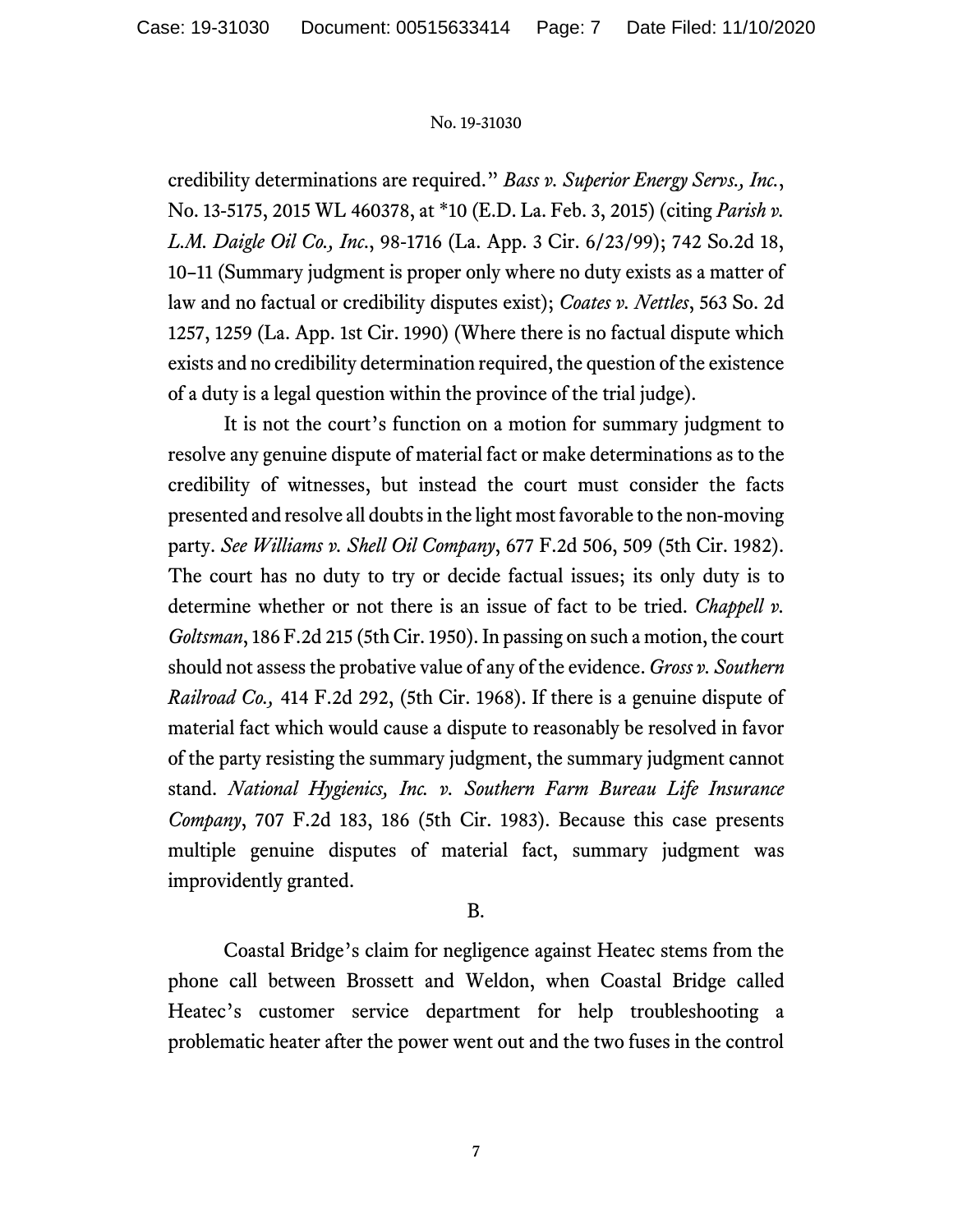panel blew. During the course of that telephone conversation, Weldon made certain inquiries concerning the nature of the problems that Coastal Bridge was having with the heater. Coastal Bridge alleges that the fire occurred because the issue was misdiagnosed by Weldon, after he negligently failed to inquire further about electrical issues after the power outage. Heatec asserts that Coastal Bridge cannot show that Weldon breached any duty, nor can it show that the alleged breach caused the fire.

Under a Louisiana law negligence cause of action, the breach and causation elements require factual determinations. *Cornelius v. Wal-Mart Stores, Inc*., 2000-121 (La. App. 3 Cir. 10/25/00), 772 So.2d 816, 819 (Whether negligence defendant has breached a duty is a question of fact); *Montgomery v. State Farm Fire & Cas. Co*., 2012-320 (La. App. 3 Cir. 11/14/12), 103 So.3d 1222, 1227 (Causation is a question of fact).

The first element has been satisfied. It is undisputed that Heatec's service technician owed Coastal Bridge a duty to exercise reasonable care in instructing Brossett over the phone. Coastal Bridge argues Weldon owed a heightened duty of care because of the risk of serious injury to Coastal Bridge employees and property from improper instructions concerning the industrial heater. Although expert testimony may be helpful in determining whether special circumstances justify imposing a heightened duty of care on Weldon, the court ultimately bears responsibility for deciding whether such a duty exists. We do not find a *heightened* duty of care owed here.

Next, we examine whether Weldon's conduct failed to conform to the appropriate standard imposed, breaching his duty of reasonable care owed to Coastal Bridge. What constitutes reasonable care depends on the degree of the likelihood and seriousness of injury compared to the cost of prevention. *Brooks v. Henson Fashion Floors, Inc*., 26,378 (La. App. 2 Cir. 12/7/94), 647 So.2d 440, 443. Heatec asserts that Weldon exercised reasonable care in his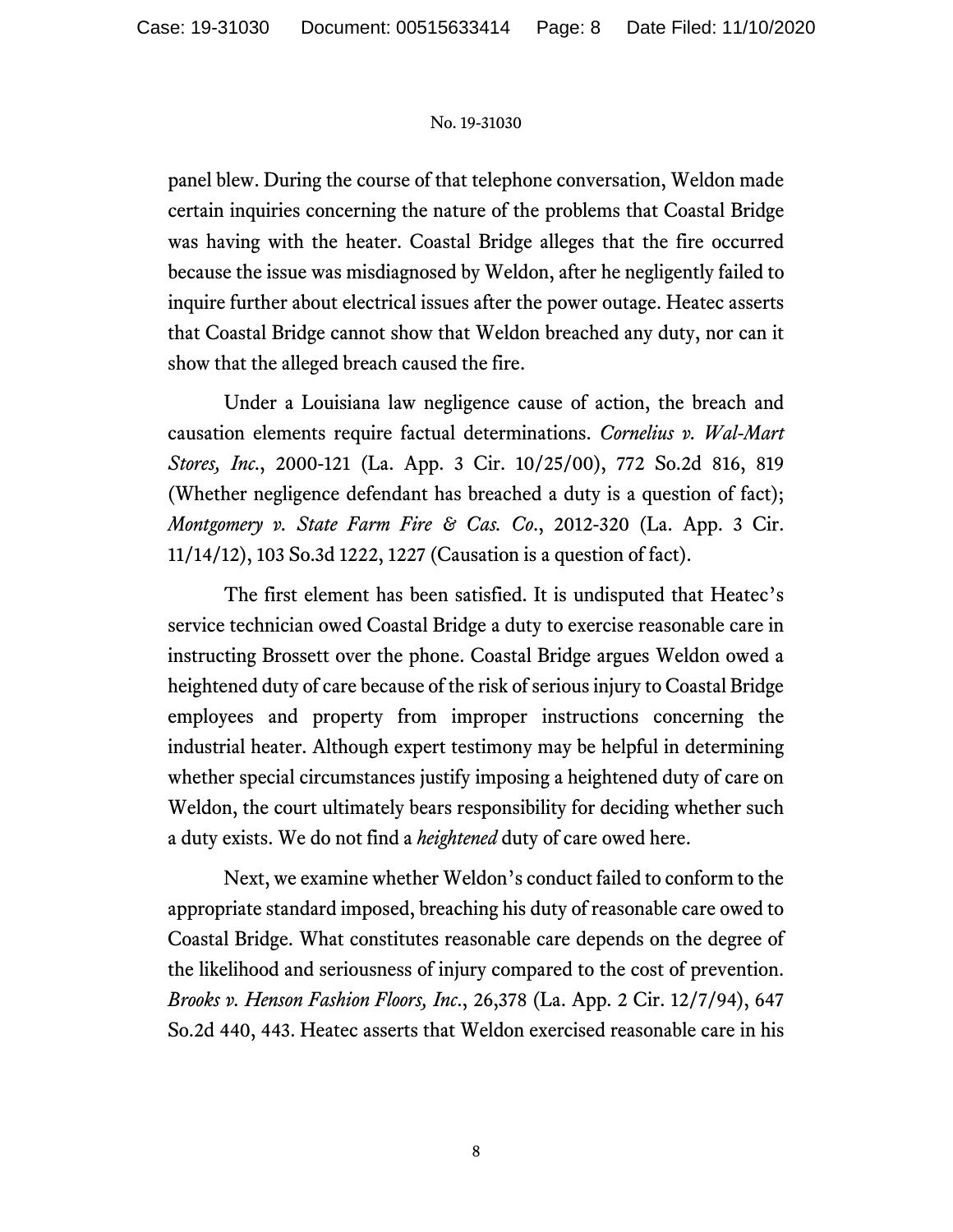instructions to Brossett.[3](#page-8-0) Coastal Bridge argues that Heatec breached its duty of care by not properly assessing the status of the heater's electrical safety systems and burner prior to giving instructions to change the heater's valve configuration, despite being told that there was a power surge at the plant earlier that morning.

On March 28, 2017, nearly two years after the fire, Brossett and Weldon testified to the circumstances leading up to the fire. When Brossett called Weldon, he relayed what had happened that morning involving the power surge, that the heater showed no differential pressure, and that the heater was, at that point, in purge mode. According to Weldon, the phone call lasted five to ten minutes. After the alarm message indicated low media differential pressure, the testimony materially differs as to what instructions were given by Weldon to Brossett.

Brossett testified that he was told to "open the valve…and flood the pump with oil." Weldon testified he asked Brossett the standard questions and gave him instructions to "throttle down" on the return valve going back to the expansion tank. Heatec's corporate representative also testified, stating that "[Heatec's] had issues with power surges…and they'll mess up the electrical." Heatec was aware that power surges at asphalt plants could damage a heater's electrical components, including pressure switches. Further, Weldon testified that had he diagnosed the problem as electrical, "he would have asked a bunch of questions." But according to Coastal

<span id="page-8-0"></span><sup>&</sup>lt;sup>3</sup> Heatec asserts that Coastal Bridge personnel did not fault Heatec for the fire, and in support of this assertion, Heatec cites various deposition excerpts, only one of which can substantiate this claim. Brossett stated he didn't "know what happened," after being asked if he could pinpoint anything that Heatec did to cause the fire. Daniel Leger testified that he didn't know of anyone blaming Heatec for the fire. Jeremy Lacombe stated "I do not know" when asked if he knew any facts or information that would suggest that Heatec was responsible for the fire.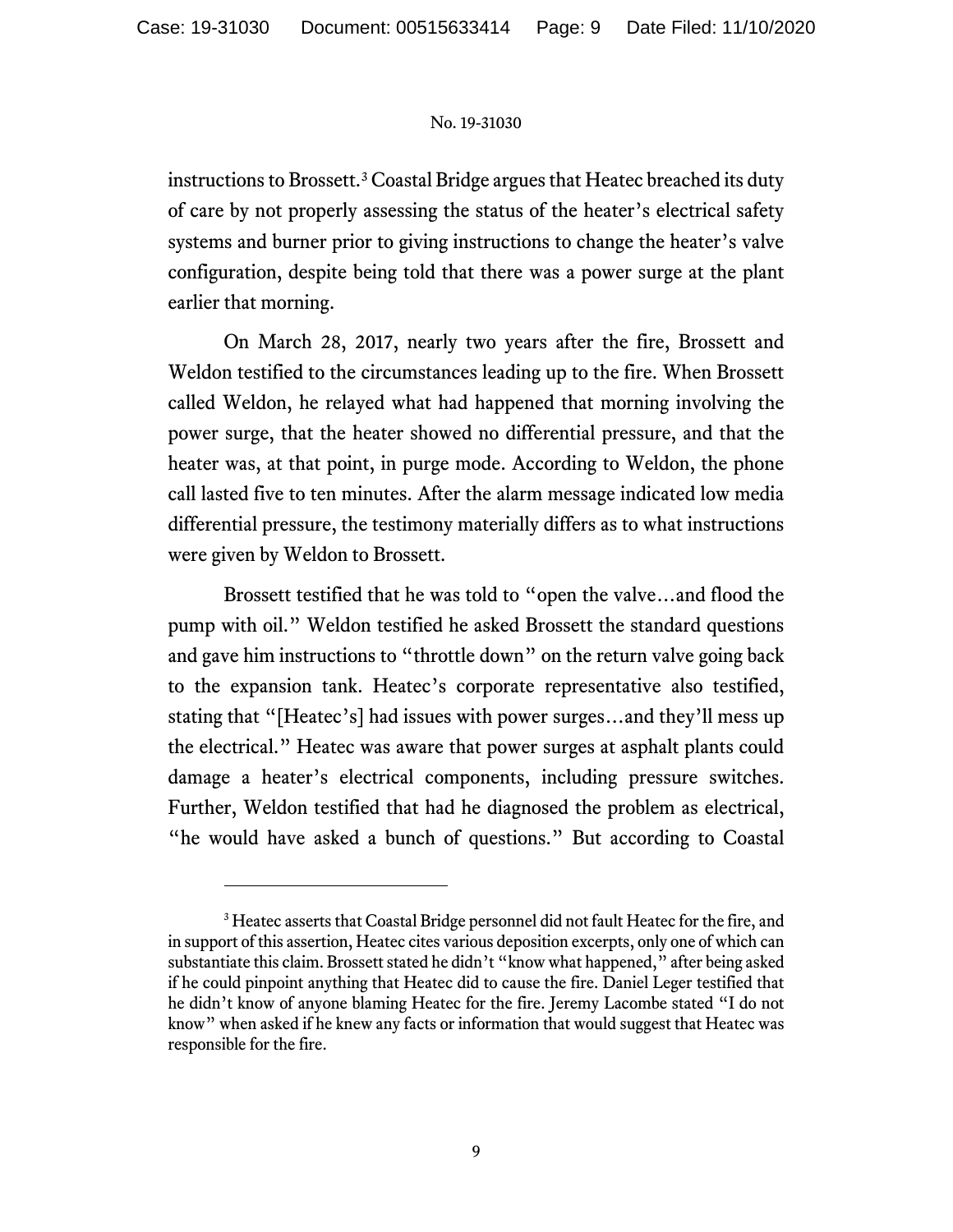Bridge, Weldon disregarded any potential electrical issues with the heater that may have resulted from the earlier power surge, and instead focused exclusively on the low media differential pressure reading.

The evidence here includes conflicting testimony, resolution of which requires the evaluation of credibility. In evaluating credibility when confronted with conflicting testimony, the trier of fact is free to accept or reject, in whole or in part, the testimony of any witness. We find this conflicting testimony adequate to raise genuine disputes of material fact regarding whether Weldon had breached the duty of reasonable care and the possible negligence in his instructions during the call.

Turning to the issue of causation, in the context of fire cases, origin and cause may be proven by direct and circumstantial evidence. *Westridge v. Poydras Properties*, 598 So.2d 586, 590 (La. App. 4th Cir. 1992). Plaintiffs need not negate all other possible causes. *Id*. Proof that excludes other reasonable hypothesis of cause with a fair amount of certainty so that it is more probable than not that the fire was caused in a particular manner or scenario is enough to establish liability. *Id*.

In its motion, Heatec argues that Coastal Bridge cannot show how Weldon's instructions caused the fire and the only explanation for the fire comes from Coastal Bridge's expert, Lynch. Heatec cites the deposition of Todd Schexnayder – Coastal Bridge's Health, Safety, and Environmental Director – to support the assertion that Lynch was unable to determine the fire's cause. This assertion is not supported by the cited deposition excerpts, nor is it supported by the record. Lynch did make a finding as to the fire's origins. In his report, Lynch prepared an analysis for the origins of the fire and determined the electrical system was not functioning properly and that the fire originated near the coil inlet valve No. 4 on the Heatec heater. Further, the district court held in its *Daubert*ruling that Lynch was "qualified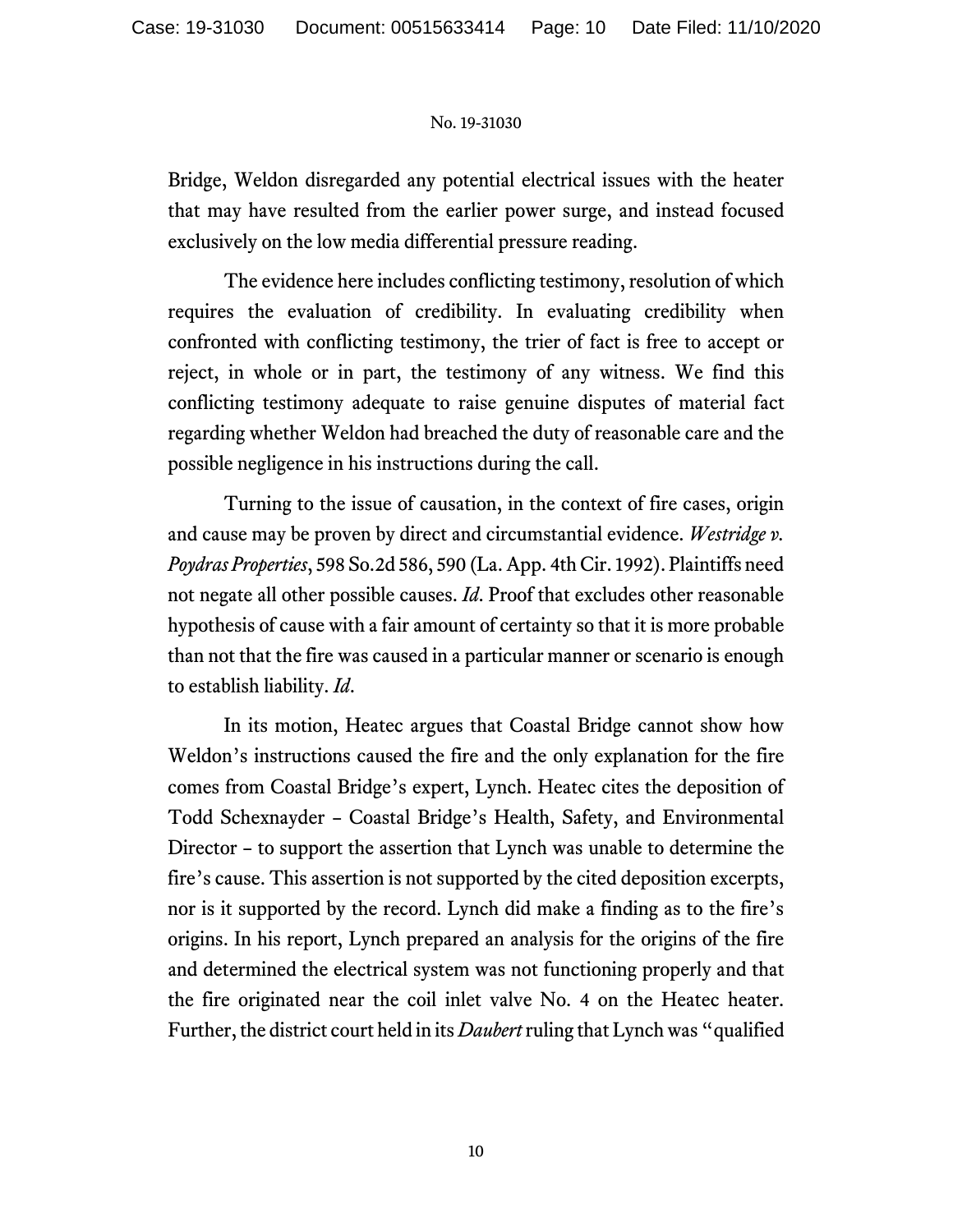to offer opinions regarding fire cause and origin within the heater system itself."

The next issue still in dispute is the relevance of the heating pumps. According to Heatec, "[the pumps] are critical because prior incidents involving heaters have indicated that poor pump maintenance can be a cause of a heater fire." Coastal Bridge argues that because Heatec had not asked to see the pumps at the joint inspection, no search was conducted to locate them. Coastal Bridge further asserts that Heatec has not articulated any reason for the pumps' relevance, nor did Heatec demonstrate a nexus between the electric pump and the fire's origins (on opposite ends of the piece of equipment). This topic was revisited during oral argument, and Heatec's counsel conceded that while Heatec representatives reviewed the evidence available at the joint inspection, they did not specifically ask to inspect the pumps, and it is unclear whether or not the pumps were present at the joint inspection.

A factual dispute also remains to the disassembly or disposal of equipment. During oral argument, Heatec argued that the heater had been taken apart before the inspection and parts had been discarded. Coastal Bridge's response, citing the testimony of its expert witness, was that Lynch opened an end cap to photograph the interior of the heater, reinstalled the end cap, and performed a visual inspection of the burner.

Next, the parties disagree as to the origin of the fire or whether the inlet pipe moved. Heatec argues that Coastal Bridge could not demonstrate its version of the events. Four eyewitness reports from Coastal Bridge employees state that the fire started at coil inlet valve No. 4 and chamber inlet piping, and Lynch corroborated the eyewitness accounts with burn patterns in that area. Heatec asserts that "there's no evidence that the inlet pipe moved at all" and that the heater's inlet pipe is bolted in place from the inside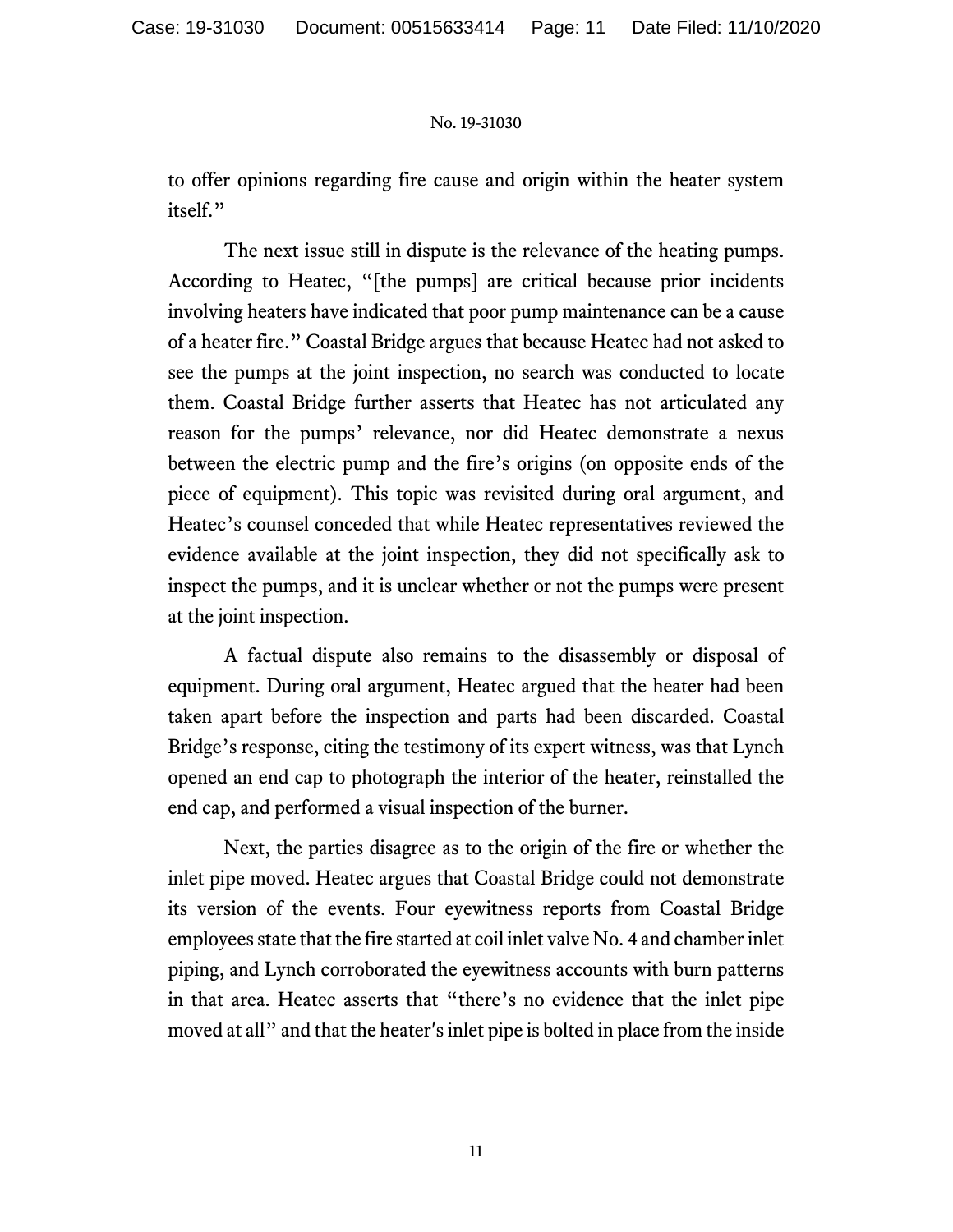of the farm tank. But Coastal Bridge cites to the directly contrary eyewitness testimony of Brossett, who Coastal Bridge asserts saw the inlet pipe moving in and out of the burner chamber at the time that he was following the instructions of Heatec to operate the No. 2 purge valve.

Lastly, during oral argument, Heatec stated that it had no communication about the fire with representatives from Coastal Bridge until it received the formal notice, apart from a request for a replacement heater. Coastal Bridge disagreed, and challenged this assertion during its oral argument rebuttal with information that more communication had occurred. Specifically, Coastal Bridge's insurance adjuster was in communication with the insurance adjuster for Heatec to discuss a joint inspection and circulate protocol for such an inspection. Further, Weldon testified that he called Brossett back after the fire, had Brossett text him a photo of the fire, and that Heatec would have a salesman sent out to the plant.

Clearly, genuine disputes of material fact exist as to: (1) the significance of the heating pumps; (2) what equipment was disassembled and disposed of; (3) the origin of the subject fire and whether the inlet pipe moved; and  $(4)$  $(4)$  $(4)$  the extent of communication<sup>4</sup> that occurred between the parties before the formal notice of the fire. These factual disputes cannot be resolved without weighing the evidence and making credibility determinations, which are matters for the factfinder. The error here is structural, in that the jury, not the court, should have determined the issue of liability, contingent as it is upon resolution of the conflicting testimony and credibility determinations. In view of these unresolved disputes of material fact, the trial court erred in granting summary judgment in favor of Heatec.

<span id="page-11-0"></span><sup>4</sup> The issue of communication after the fire is relevant to the court's consideration of spoliation, a plank upon which the district court rested its grant of summary judgment.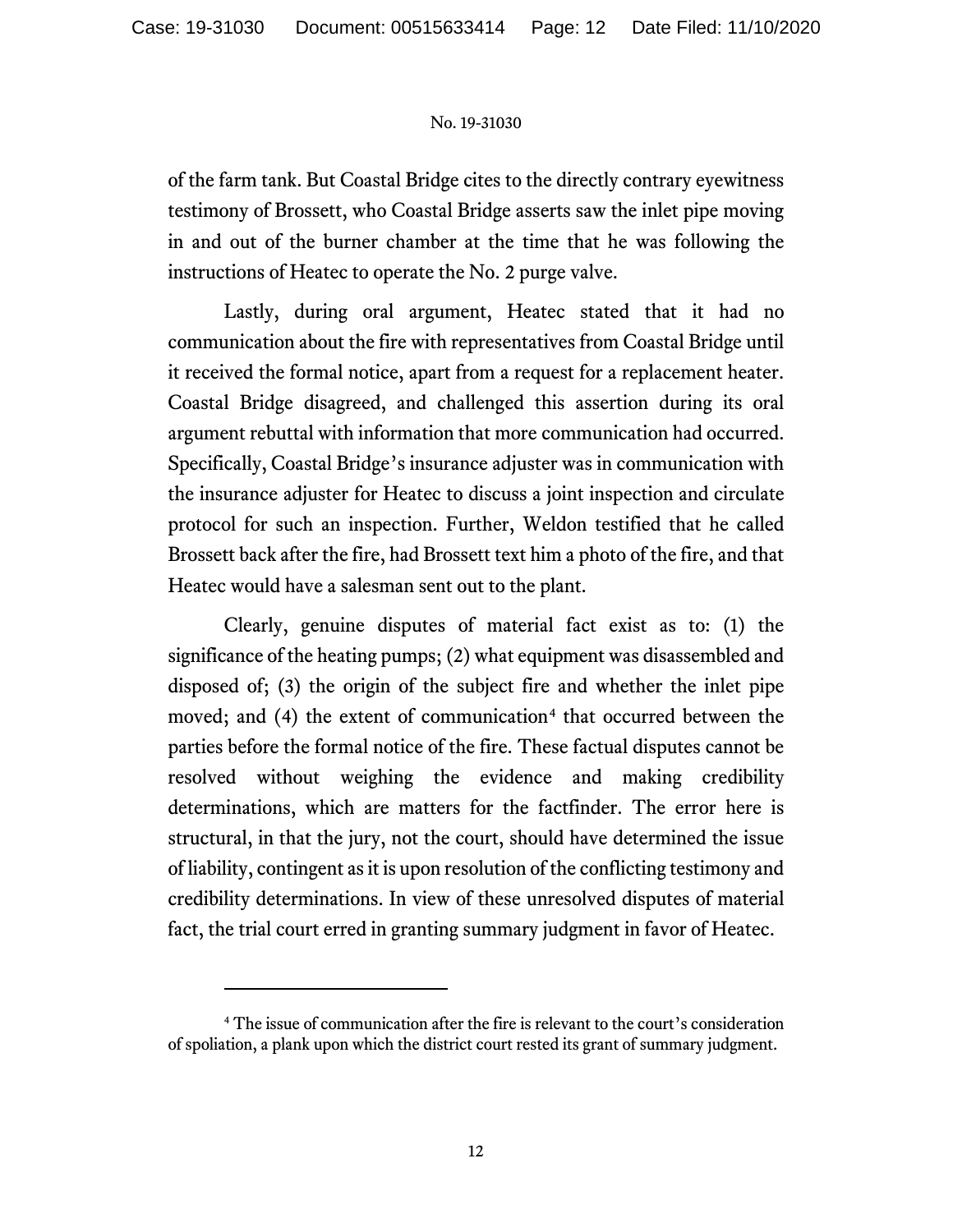#### III.

The next issue before the court is spoliation of evidence. The district court found spoliation as a factor in granting the motion for summary judgment, and granted the defense motion for sanctions based on spoliation. We review the spoliation as the basis for granting the motion for summary judgment de novo, but a trial court's decision on a motion for sanctions for spoliation is reviewed for abuse of discretion. *See Guzman v. Jones*, 804 F.3d 707 (5th Cir. 2015). This court permits an adverse inference against the spoliator or sanctions against the spoliator only upon a showing of "bad faith" or "bad conduct." *Condrey v. SunTrust Bank of Georgia*, 431 F.3d 191, 203 (5th Cir. 2005).

#### A.

Although Heatec separately filed a motion for sanctions for spoliation of evidence, the district court addressed the issue of spoliation within the context of its reasons for granting summary judgment. Coastal Bridge argues that the law and evidence do not support an award of sanctions because the district court erred in finding bad faith on the part of Coastal Bridge, and that Heatec did not establish that the allegedly spoliated evidence is relevant to its defenses nor that it has been prejudiced. Coastal Bridge disputes that the missing pumps were material, citing that Heatec allegedly didn't complain about the absence when it performed its inspection. Coastal Bridge argues Heatec failed to follow the suggested due diligence of its own expert "to investigate the cause and origin of the fire and did not request the opportunity to conduct additional testing."

Further, Coastal Bridge argues that "Heatec fails to cite any legal authority to support its argument that Coastal Bridge was obligated to leave the fire scene untouched and incur business interruption losses instead of mitigating its damages pending the joint inspection of the damaged Heater."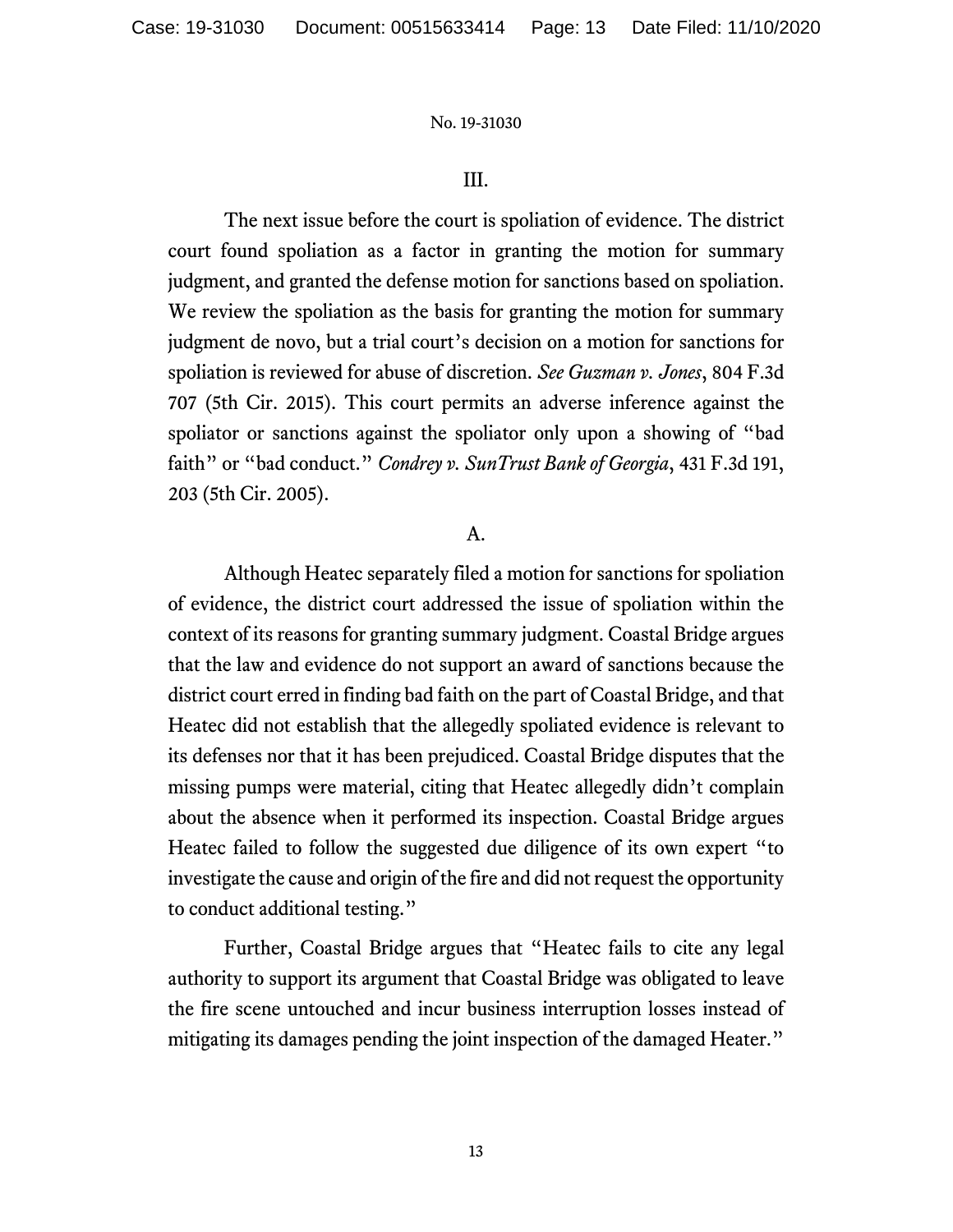Heatec's argument is contrary to the duty imposed upon a damaged property owner to mitigate its damages or otherwise risk recovery from its underwriters or against a liable party. Affirmation of the district court's final judgment, Coastal Bridge argues, would have far-reaching consequences relative to how a damaged property owner responds to causalities and how initial recovery and mitigation efforts are treated by the district courts.

In response, Heatec argues the district court did not abuse its discretion by granting sanctions for spoliation of evidence against Coastal Bridge because the surrounding circumstances manifest bad faith, and Heatec has been prejudiced by the destruction of evidence. It asserts that the delay in getting the formal notice of the fire and being able to inspect the scene prejudiced its defenses.

### B.

The spoliation of evidence doctrine governs the intentional destruction of evidence. *Menges v. Cliffs Drilling Co*., No. CIV. A. 99-2159, 2000 WL 765082, at \*1 (E.D. La. June 12, 2000) (citing *Vodusek v. Bayliner Marine Corp*., 71 F.3d 148, 156 (4th Cir. 1995); *Schmid v. Milwaukee Elec. Tool Corp*., 13 F.3d 76, 78 (3d Cir. 1994)). If a party *intentionally* destroys evidence, the trial court may exercise its discretion to impose sanctions on the responsible party. *Id*.(emphasis added). The seriousness of the sanctions that a court may impose depends on the consideration of:

(1) the degree of fault of the party who altered or destroyed the evidence; (2) the degree of prejudice suffered by the opposing party; and (3) whether there is a lesser sanction that will avoid substantial unfairness to the opposing party and, where the offending party is seriously at fault, will serve to deter such conduct by others in the future. *Id*. (quoting *Schmid*, 13 F.3d 76, 78 (3d Cir. 1994)).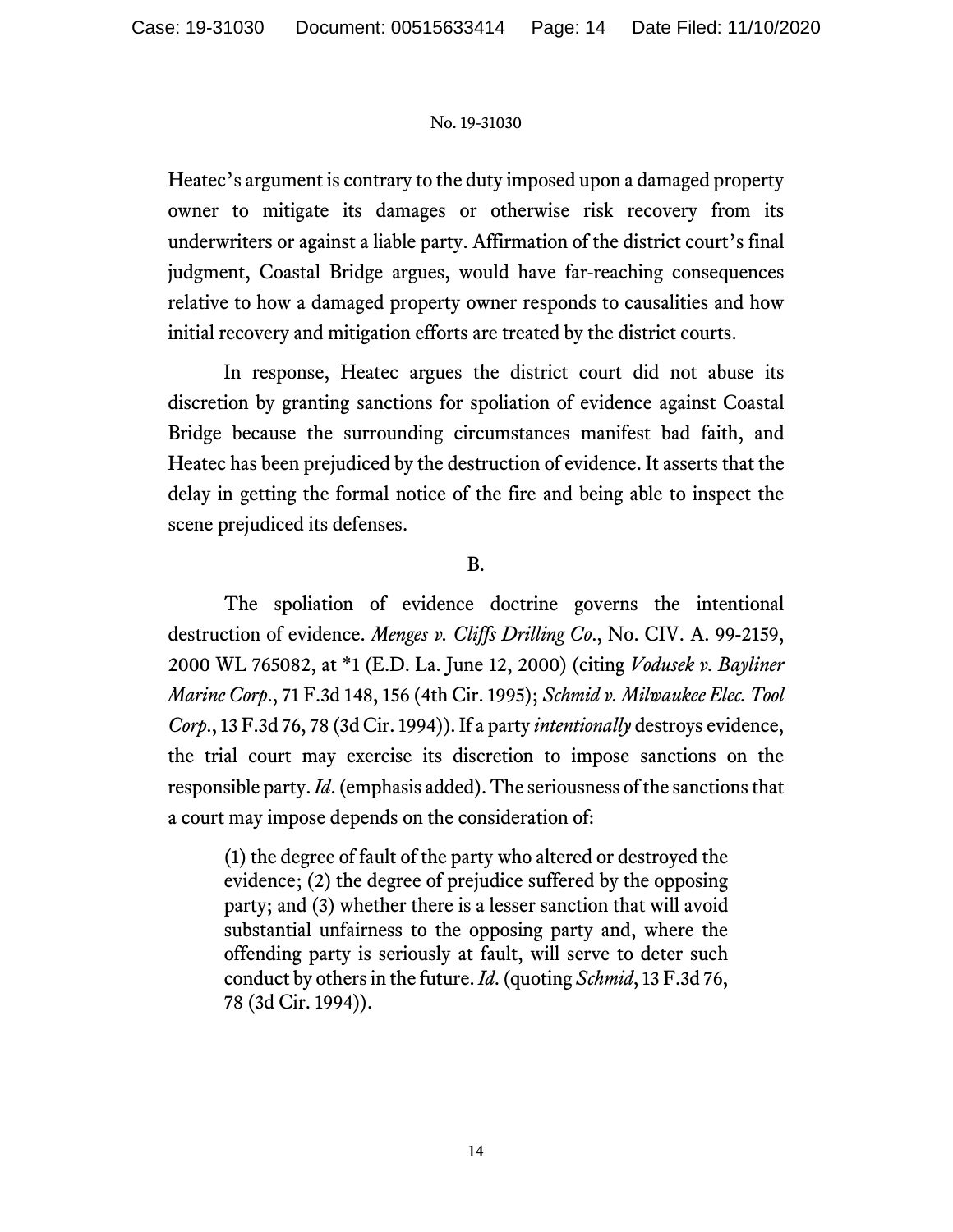Here, finding spoliation of evidence, the district court noted that the defendant was not formally notified of the fire or given an opportunity to inspect the heater until a month after the fire. Coastal Bridge argues Heatec was made immediately aware of the fire, as its technician was on the phone with the Coastal Bridge employee when the fire occurred at the plant. This was further supported by Weldon's testimony that he called Brossett back after the fire, had Brossett text him a photo of the fire, and indicated that Heatec would have a salesman sent out to the plant.

Allegations of spoliation, including the destruction of evidence in pending or reasonably foreseeable litigation, are addressed in federal courts through the inherent power to regulate the litigation process, if the conduct occurs before a case is filed or if, for another reason, there is no statute or rule that adequately addresses the conduct. *See Chambers v. NASCO, Inc*., 501 U.S. 32, 43–46 (1991). When evaluating allegations regarding spoliation of evidence, federal courts sitting in diversity are to apply federal evidentiary rules rather than state spoliation laws. *Condrey*, 431 F.3d at 203. A plaintiff alleging spoliation must establish that the defendant *intentionally* destroyed the evidence for the purpose of depriving opposing parties of its use. *Catoire v. Caprock Telecommunications Corp*., No. 01–3577, 2002 WL 31729484, at \*1 (E.D. La. Dec. 2, 2002) (emphasis added). It is insufficient to show that a party acted negligently, rather than intentionally, in spoliating the evidence. *Id*; *see also Garnett v. Pugh*, No. CIV. A. 14-479, 2015 WL 1245672, at \*4 (E.D. La. Mar. 18, 2015).

A spoliation claim has three elements: (1) the spoliating party must have controlled the evidence and been under an obligation to preserve it at the time of destruction; (2) the evidence must have been intentionally destroyed; and (3) the moving party must show that the spoliating party acted in bad faith. *Port of S. La. v. Tri-Parish Indus*., 927 F. Supp. 2d 332, 346 (E.D.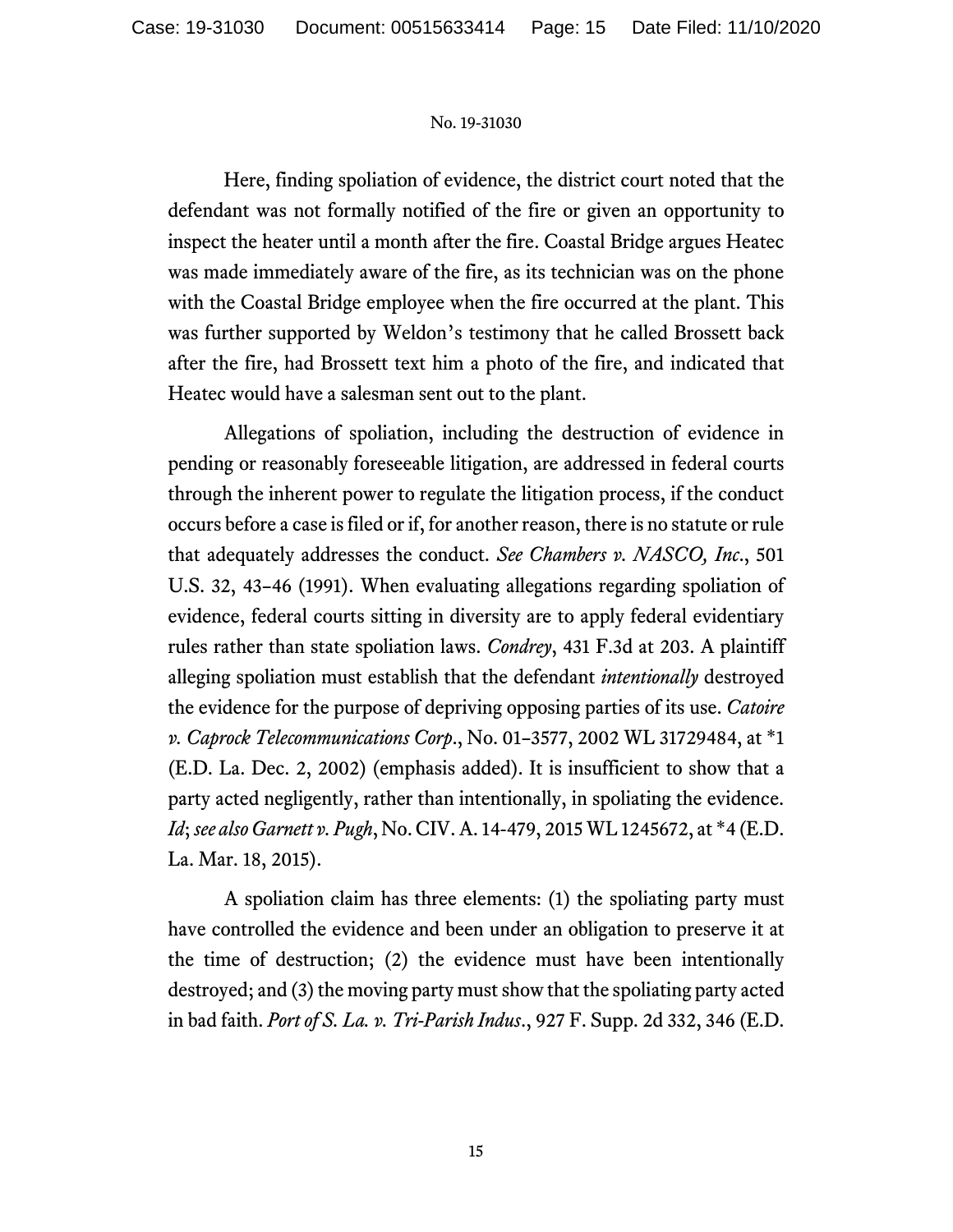La. 2013); *see also Herster v. Bd. of Supervisors of Louisiana State Univ*., 887 F.3d 177, 190 (5th Cir. 2018).

A party seeking the sanction of an adverse-inference instruction based on spoliation of evidence must establish that: (1) the party with control over the evidence had an obligation to preserve it at the time it was destroyed; (2) the evidence was destroyed with a culpable state of mind; and (3) the destroyed evidence was 'relevant' to the party's claim or defense such that a reasonable trier of fact could find that it would support that claim or defense. *Rimkus Consulting Group, Inc. v. Cammarata*, 688 F. Supp. 2d 598 (5th Cir. 2010).

During the hearing, the court noted that the defendant was not given an opportunity to inspect the fire scene immediately, and discussed the heater being moved. The heater remained outdoors after it was moved. The court stated it believed "the circumstances in this case indicated bad faith . . . there was a greater obligation of Coastal Bridge . . . when they are going to assert a claim for damages." During oral argument, Heatec emphasized that Coastal Bridge chose "the course of destruction and disposal." We disagree.

The first factor is whether Coastal Bridge had an obligation to preserve the damaged equipment in anticipation of litigation. Identifying the trigger for when a party should have reasonably anticipated litigation is challenging, as it varies based on the facts and circumstances. *In re Enron Corp. Sec., Derivative & Erisa Litig*., 762 F. Supp. 2d 942 (S.D. Tex. 2010). Because Coastal Bridge reasonably should have anticipated litigation over the fire damage, it had a duty to preserve the equipment. Accordingly, the spoliation inquiry proceeds to the remaining two factors.

The second factor is whether Coastal Bridge acted with a culpable state of mind. The potential levels of culpability range from no culpability to bad faith, with intervening levels including negligence, gross negligence, and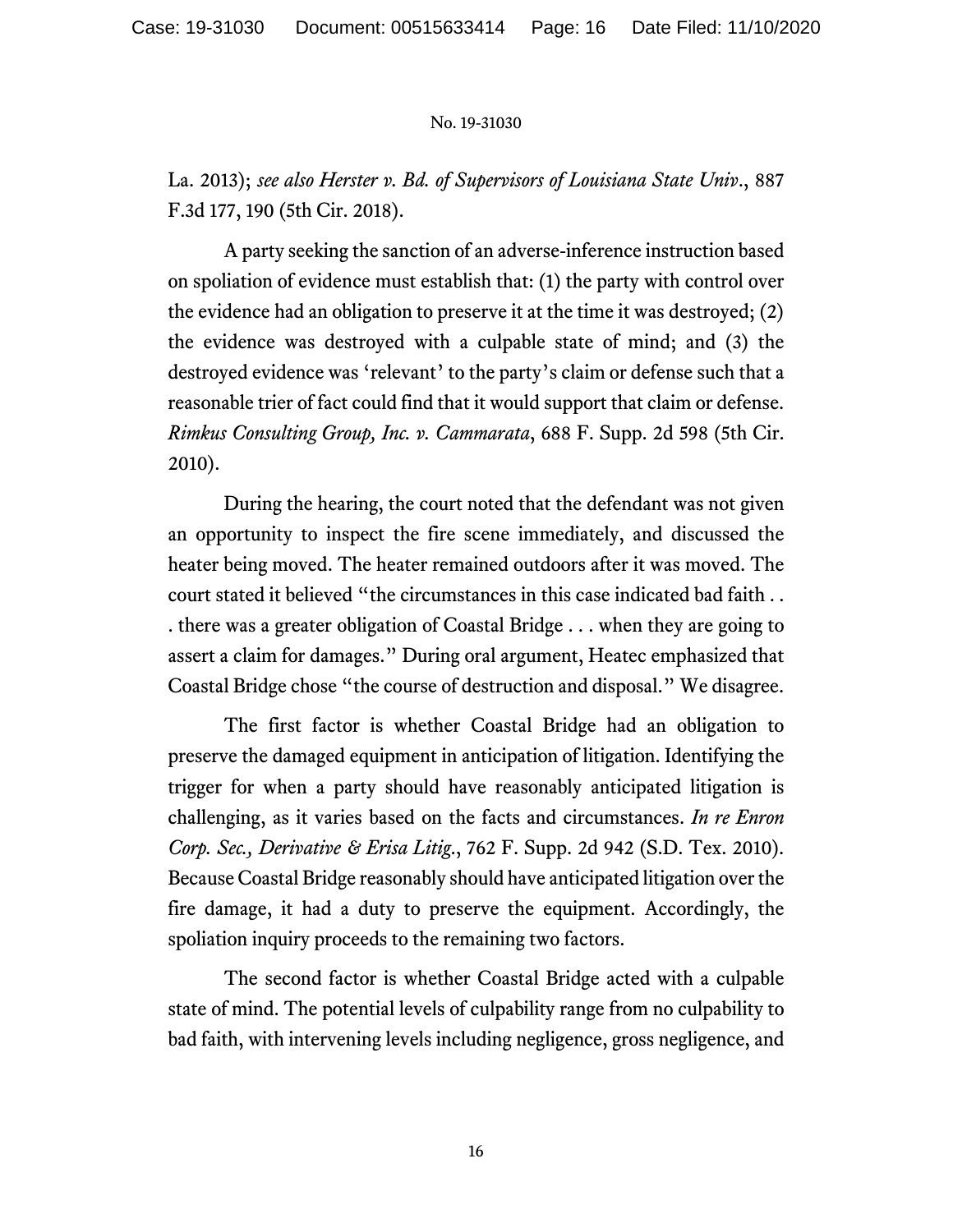willfulness. Negligence is not enough to support the imposition of sanctions for spoliation, "for it does not sustain an inference of consciousness of a weak case." *Vick v. Texas Employment Comm'n*, 514 F.2d 734, 737 (5th Cir. 1975); *Turner v. Pub. Serv. Co. of Colo*., 563 F.3d 1136, 1149 (10th Cir. 2009) ("Mere negligence in losing or destroying records is not enough because it does not support an inference of consciousness of a weak case."); *Greyhound Lines, Inc. v. Wade*, 485 F.3d 1032, 1035 (8th Cir. 2007) (Granting a spoliation-ofevidence sanction requires a finding of intentional destruction indicating a desire to suppress the truth). Accordingly, a party seeking sanctions is not entitled to an adverse inference instruction unless that party can show that its adversary intentionally and in bad faith disposed of the evidence.

The highest level of culpability, bad faith, is inapplicable here. Bad faith requires destruction for the purpose of depriving the adversary of the evidence. See *Condrey,* 431 F.3d at 203. The record indicates no such culpability, and the district court gives no explanation to substantiate this determination against Coastal Bridge. Adherence to normal operating procedures may counter a contention of bad faith. Here, an outdoor piece of industrial equipment was stored outdoors. The record does not support the finding that Coastal Bridge acted with a culpable state of mind.

The third and final factor in the spoliation analysis is the relevance of the spoliated evidence. It is undeniable that the damaged heater is relevant evidence for the claims in this case, but a question remains as to the relevance of the heater's missing pumps. A party suffers prejudice where it cannot present "evidence essential to its underlying claim." *Victor Stanley, Inc. v. Creative Pipe, Inc*., 269 F.R.D. 497, 532 (D. Md. 2010) (internal citation omitted). Heatec did not specifically request to examine the pumps at the joint inspection. As such, the pumps are of questionable relevance for the purposes of its underlying claim that poor pump maintenance can be a cause of a heater fire.